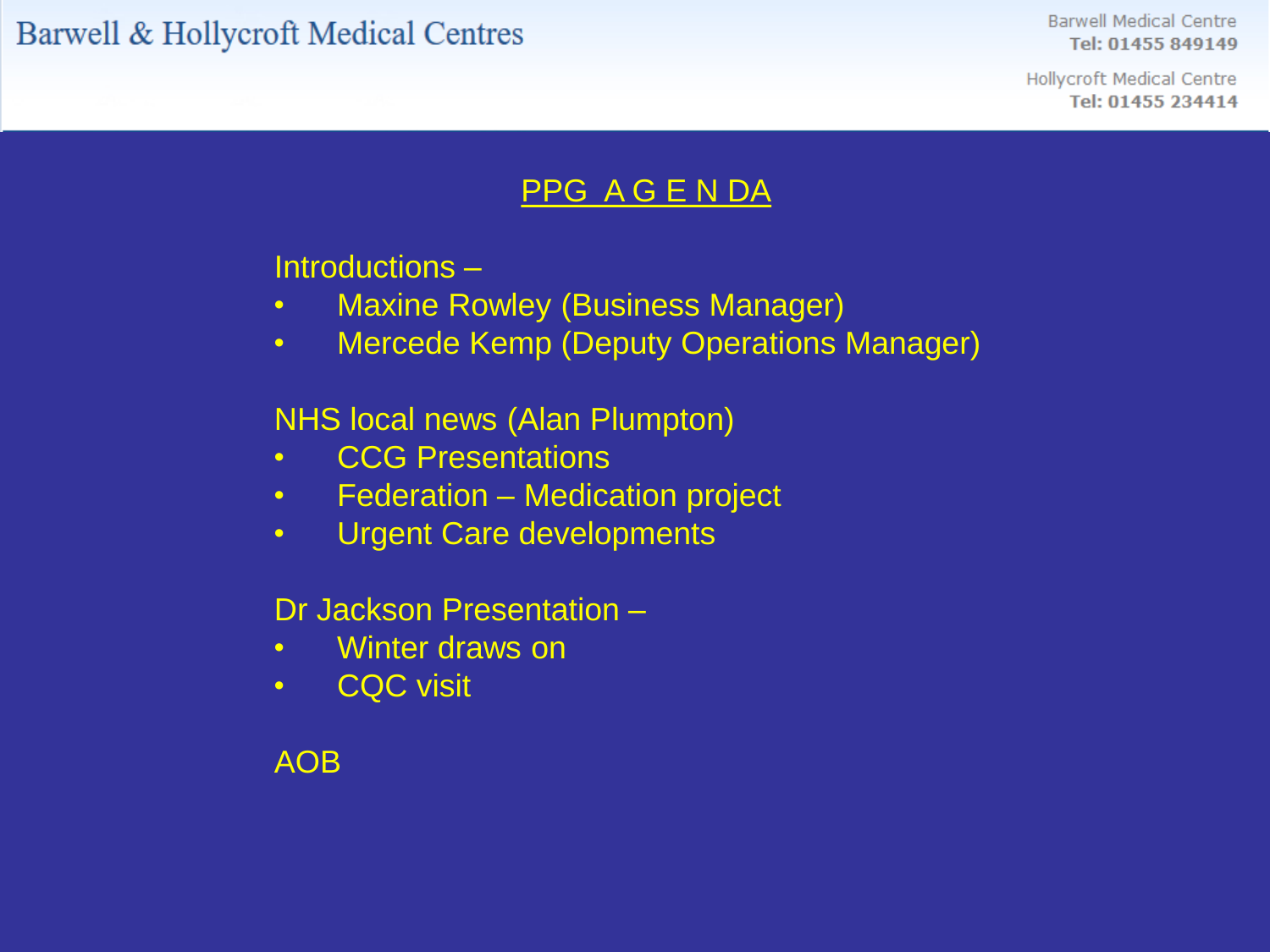

# CCG - AGM Federation - Project Developments in Urgent Care

Alan Plumpton – PPG Member

5<sup>th</sup> Dec 2016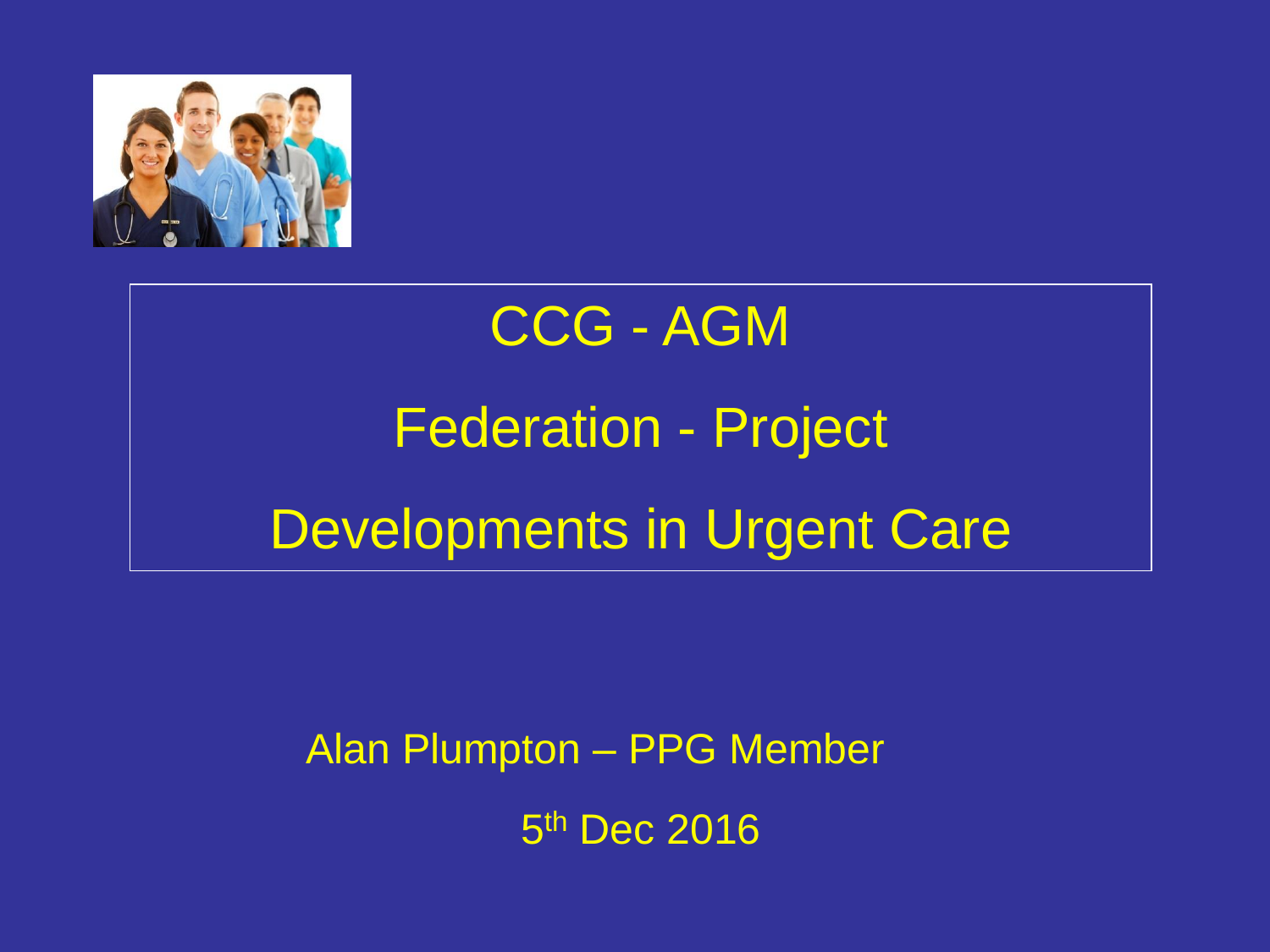CCG - AGM 20th Sept 2016

Outlining future plans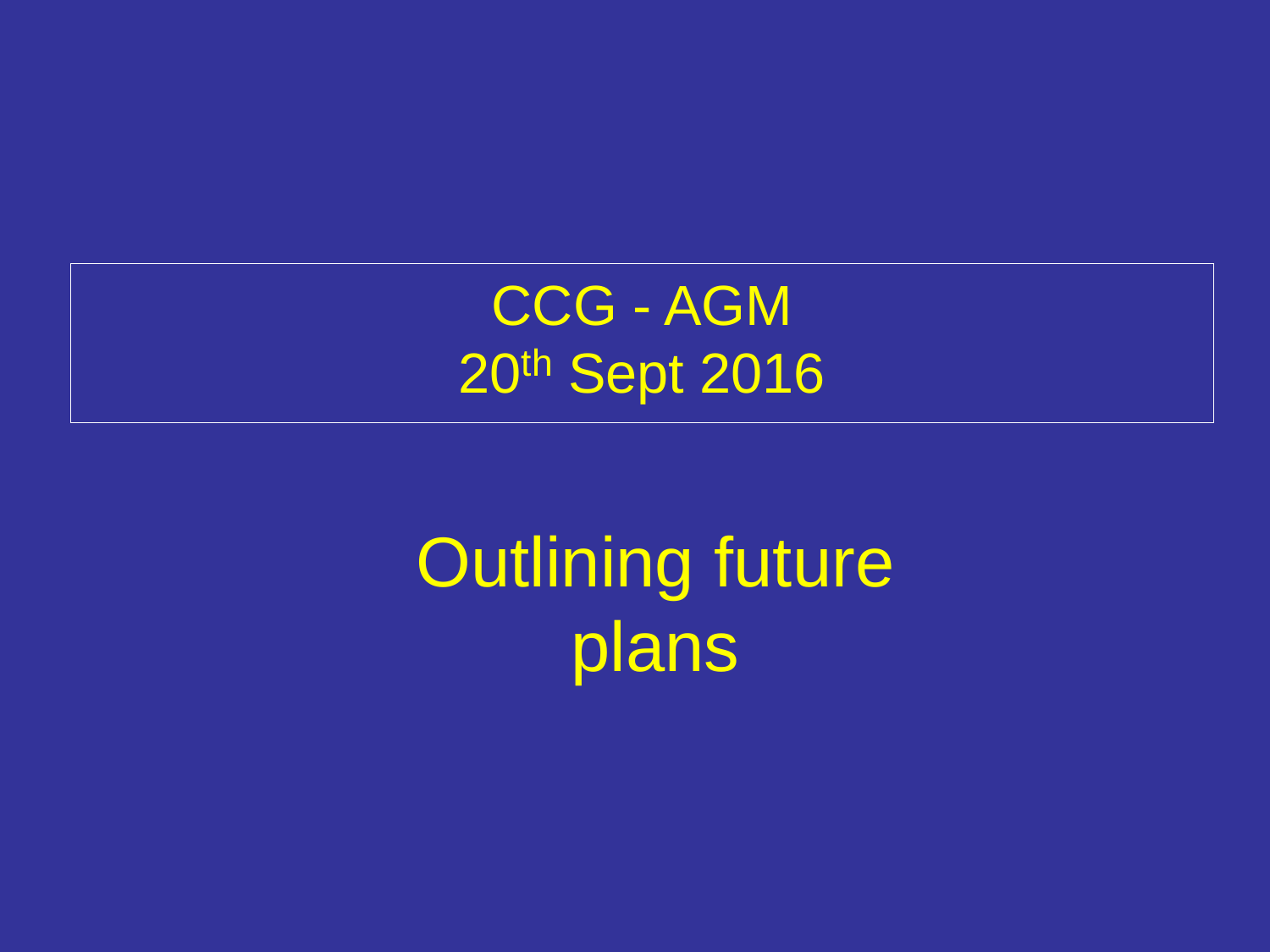## The essence of General Practice

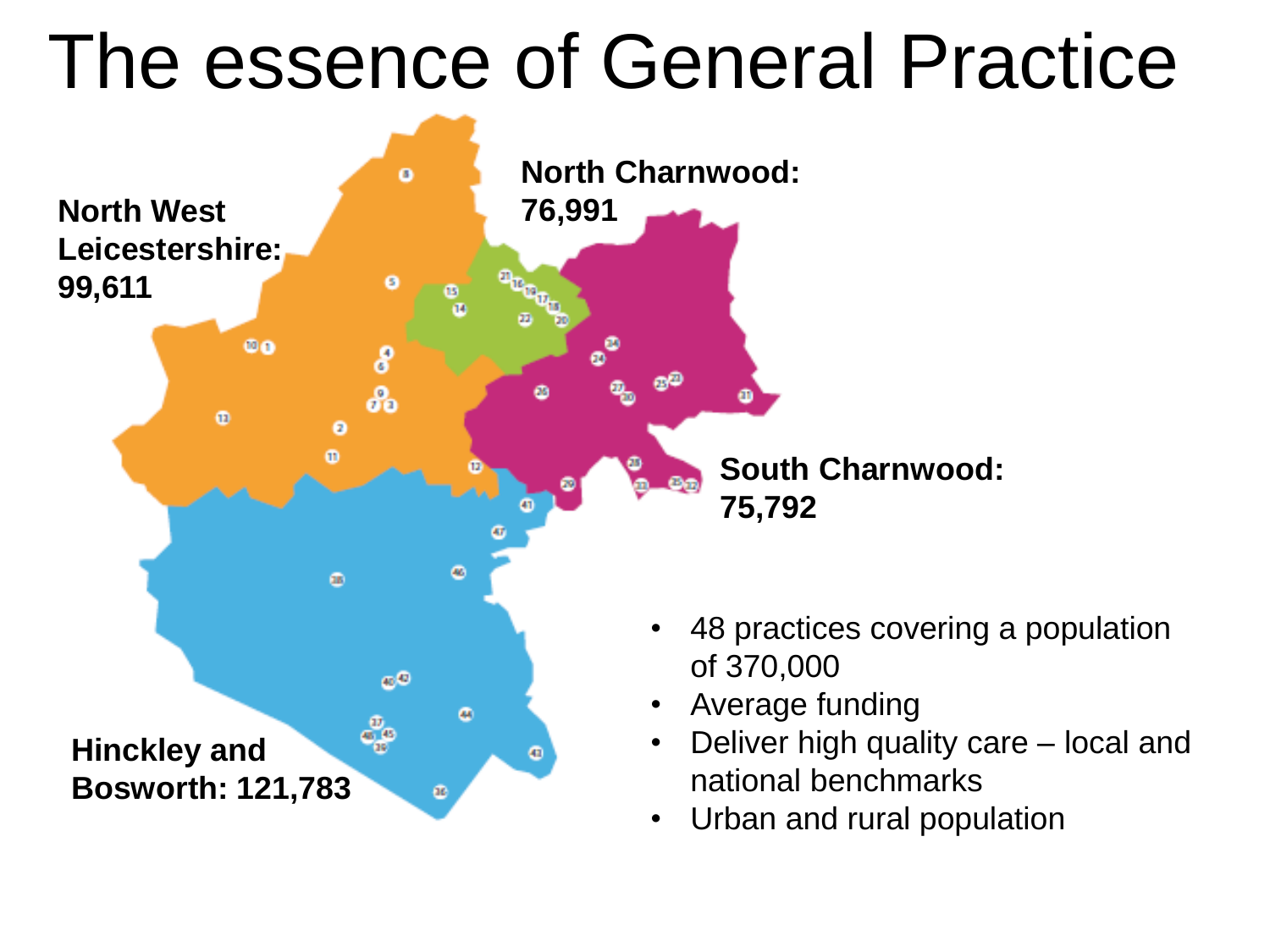### But …..General Practice is under pressure

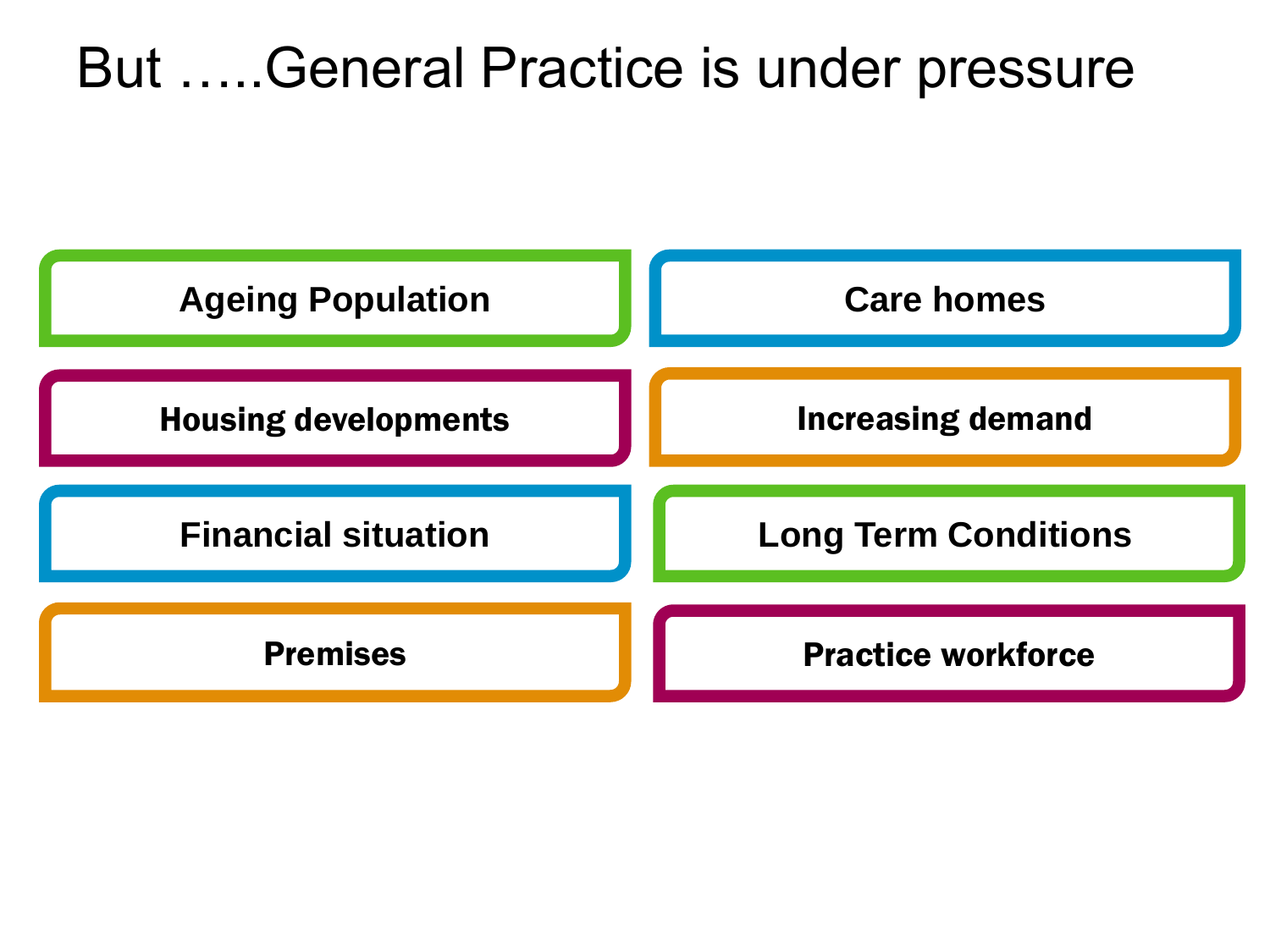### What we want to achieve in the future

Increase the proportion of care provided in local communities and people's own homes, reduce the care currently provided in an acute hospital

Reduce inequalities in care both physical and mental

Increase the number of people reporting a positive experience of care

Optimise the opportunities for integrating services

Achieve financial sustainability

Develop our workforce and develop new capacity and capabilities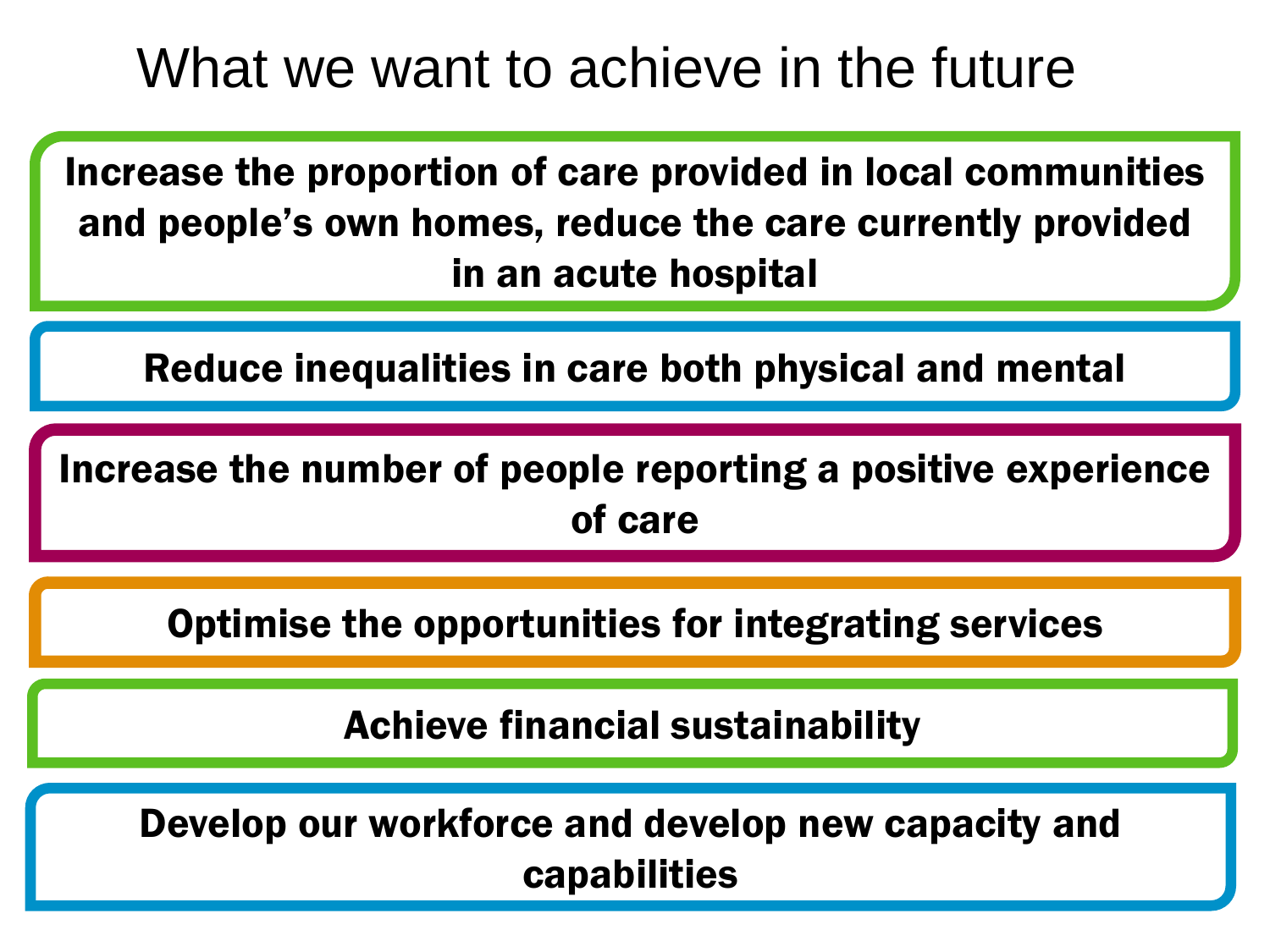# The revolution has started

• **Our ambition-** that our emerging federations provide the opportunity for general practice to be delivered at population scale providing many of the tests, investigations, minor injuries and minor surgery currently only provided within the hospital setting.



- North Charnwood GP Community Network Ltd Dr Anu Rao
- Hinckley and Bosworth Medical Alliance
- Dr Will Priestman
- North West Leicestershire GP Ltd
- Dr Kirk Moore & Dr Nick Rushman
- South Charnwood GP Network Ltd
- Dr Trishal Darji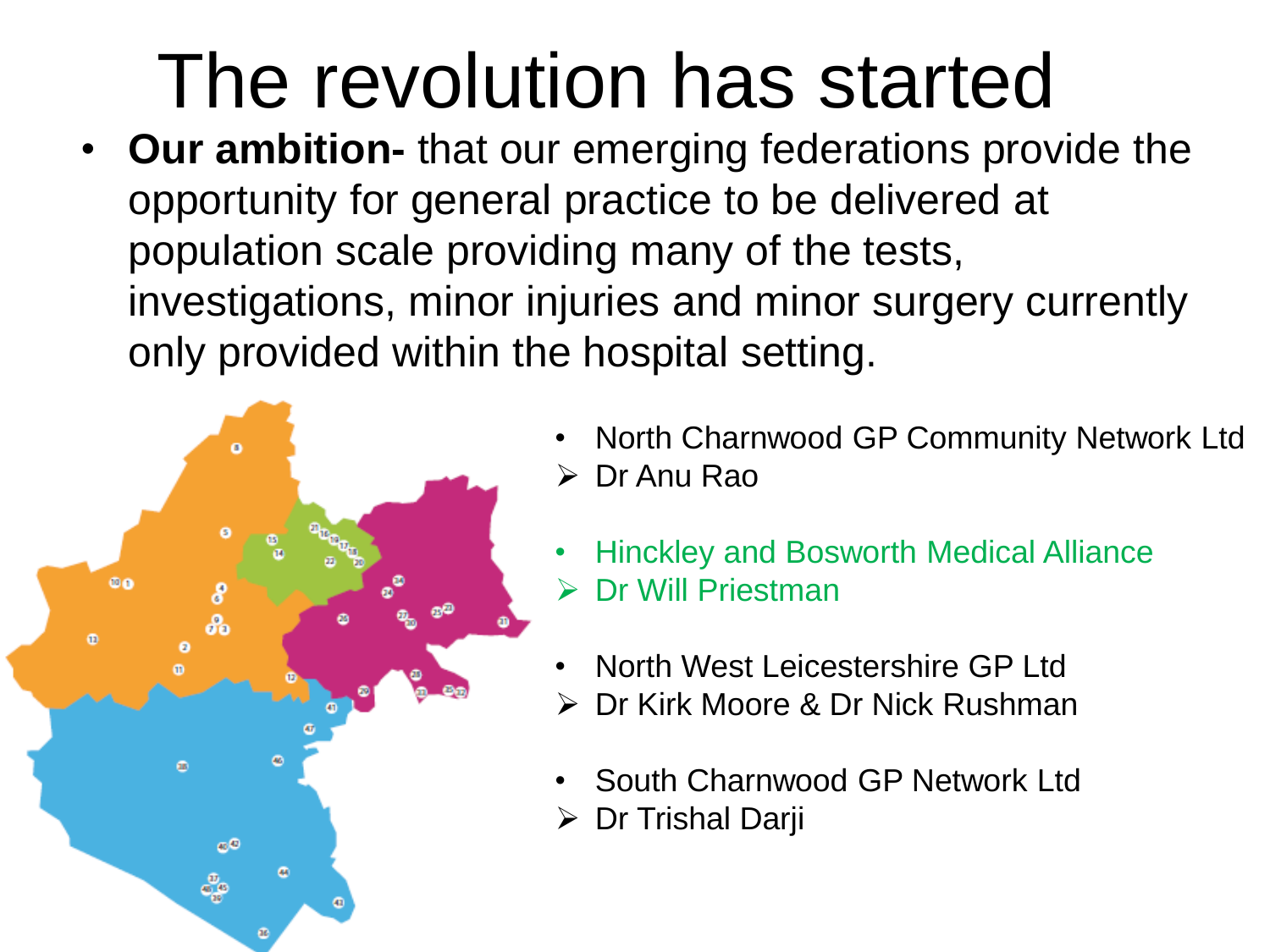

**Locality PPGs working together with GP Federations**

**All PPGs are invited to send a representative**

**Act as patient voice to the GP Federations**

**Locality rep could be on GP Federations pilot test bed or board**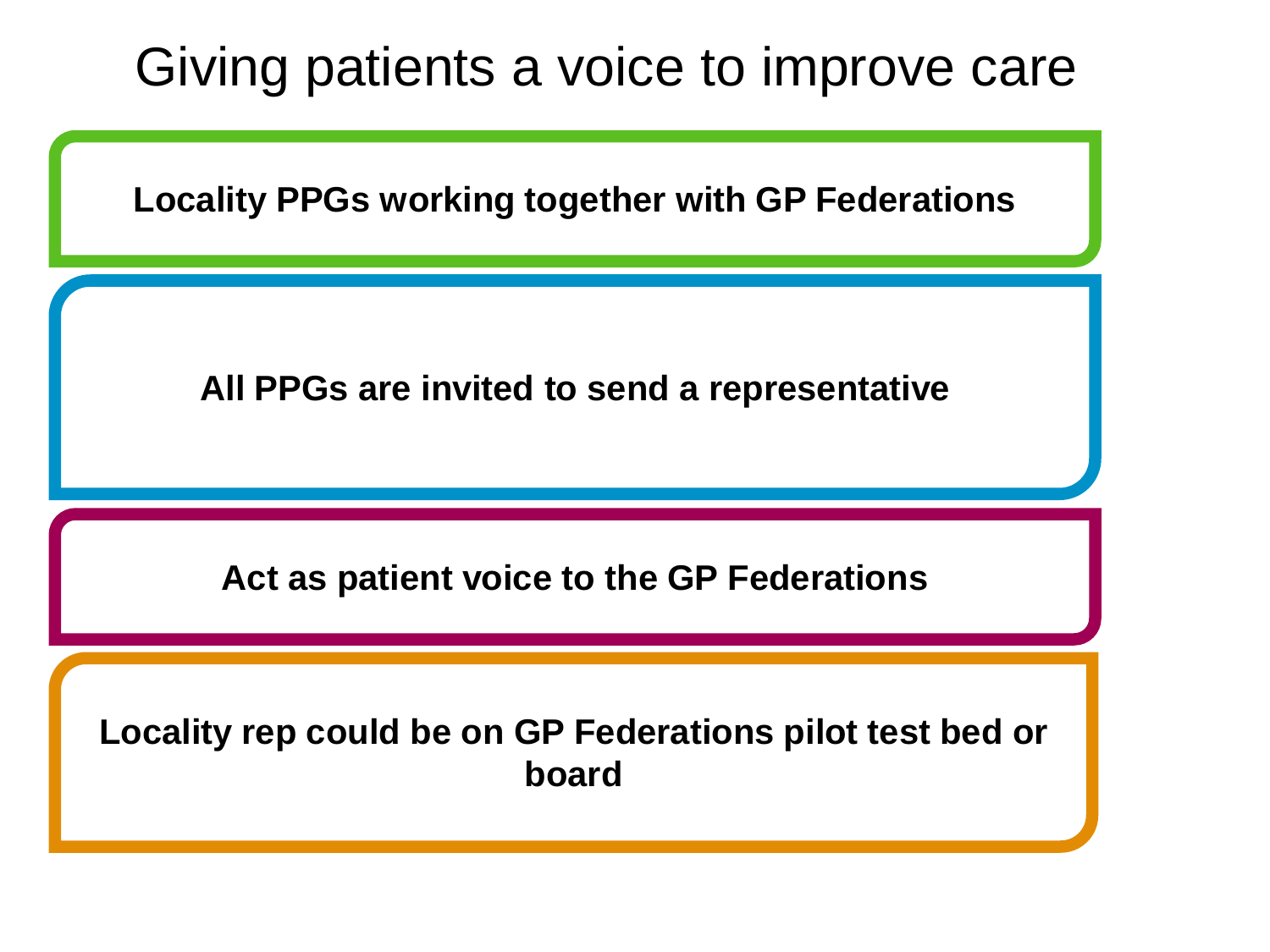

# Medication Waste **Campaign**

PPG Network Meeting Thursday 10<sup>th</sup> November 2016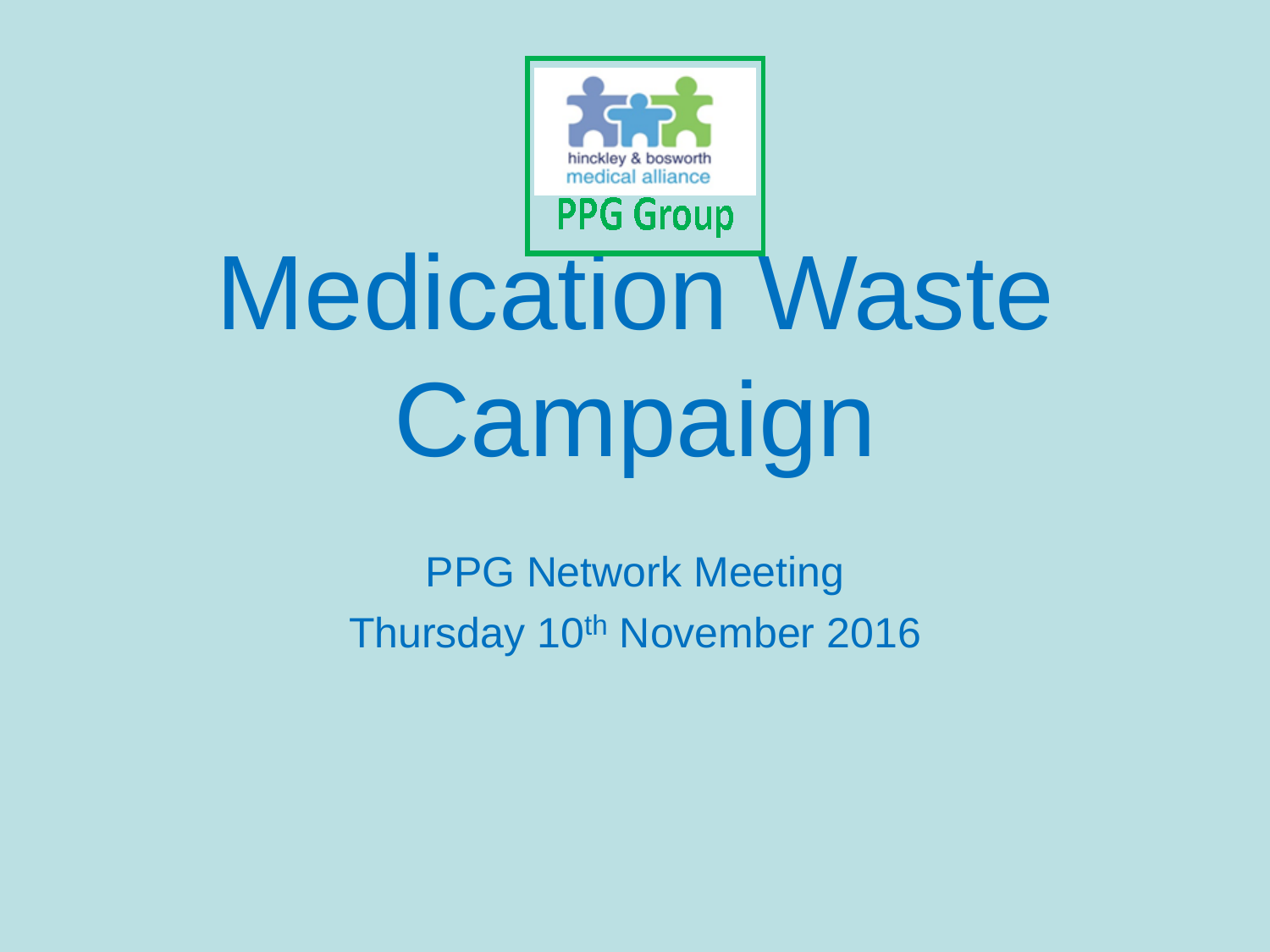# Introduction

HBMA's PPG is working in partnership with the CCG and the Federation to highlight the amount of medication that is wasted in the UK.

It is estimated that approximately **£300M a year** is wasted by medicines being unused or inappropriately prescribed in England per year.

In the Hinckley & Bosworth area in excess of 10 tonnes is incinerated annually. Transportation and pollution levels all add to the costs



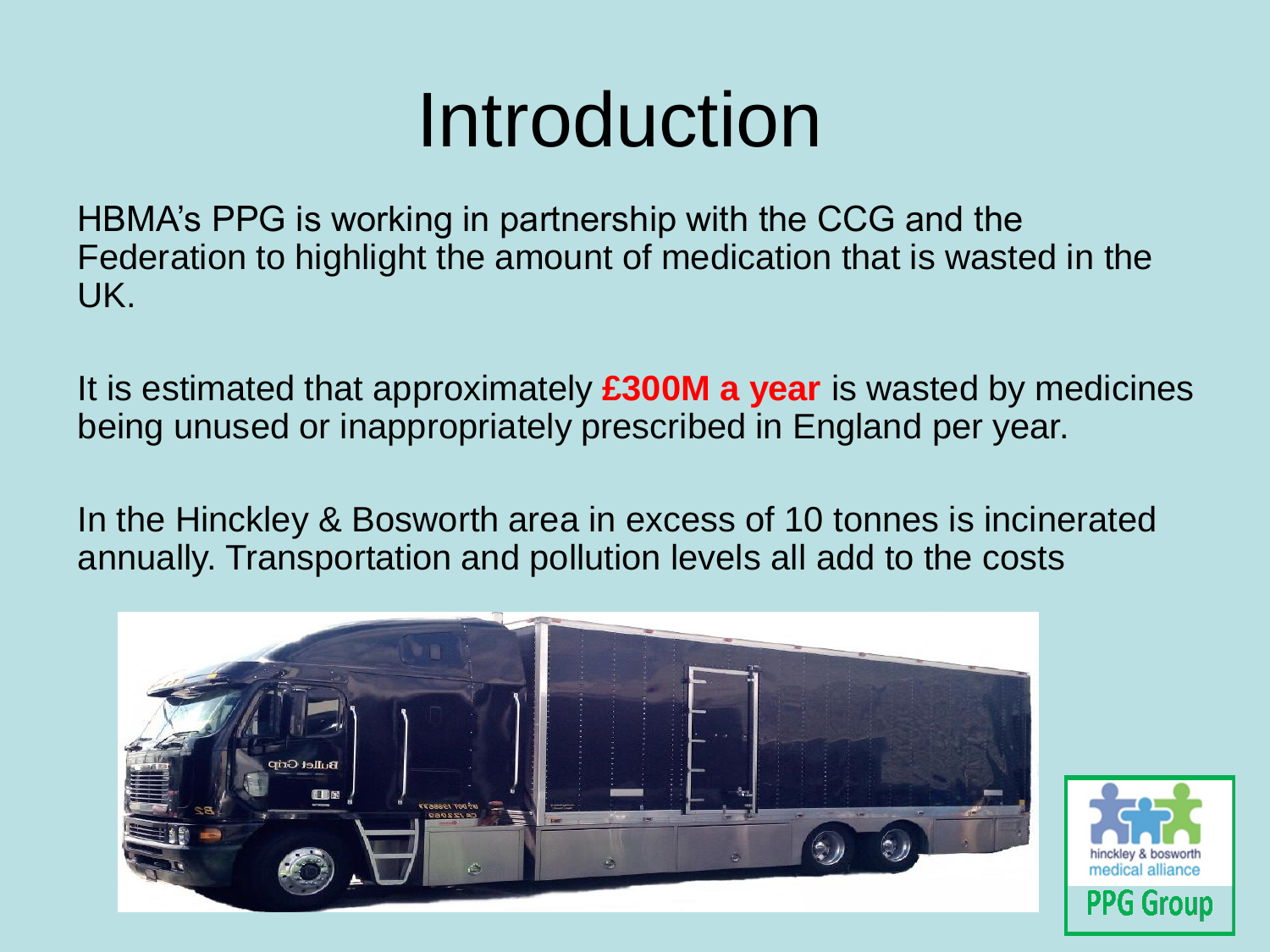# **Leaflets**

An interim leaflet has been designed. This has been distributed by our PPG members;

- At our Patient Engagement Event in September.
- Flu Clinics at our local practices.

Over 15,000 leaflets have been handed out to raise awareness of our campaign.

PPG Members have spoken to both patients and Carers who have confirmed that there is often waste medication that is being stored in patients home , particularly the Elderly.



**Your NHS needs you! Reduce Prescribing Waste** 

#### Did you know?

That unused drugs cost about £300 Million a year in the UK on unused or partially used medication?

Even if you never open them, once you leave a pharmacy your medicines cannot be recycled or used by anyone else.

#### This would pay for;

11,778 MORE community nurses or 80,906 MORE Hip Replacements or 19,779 MORE Drug Treatment Courses for Breast Cancer 300,000 MORE Drug Treatment Courses for Alzheimer's or 312,175 MORE Cataract Operations

#### Think about it !

Before heading to the pharmacy take a look in your medicine cabinet to see what you actually need.



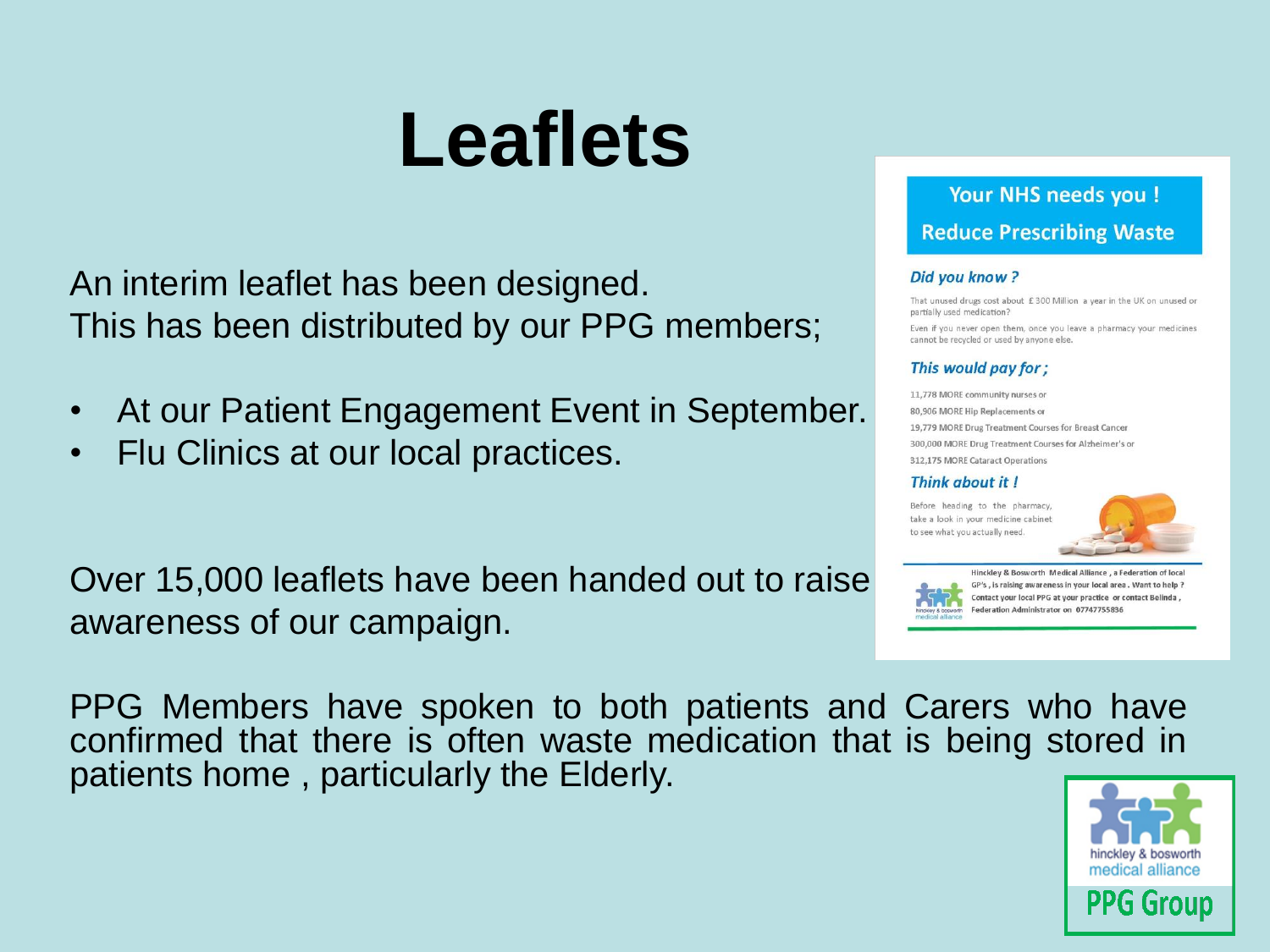# **Examples of Waste**

- Over 94 Inhalers were found in a patients home, at a cost of £3,000.
- A patient has told pharmacist she no longer needs a drug that keeps being delivered. The pharmacist has refused to take away the accumulated medicine.
- 
- A lady who attends hospital had all her medication changed but she still receives both her old and new medication when the pharmacy delivers her medication. She is confused which medication she should be taking.
- One patient whose condition was deteriorating and had presented to her GP 6 times recently was asked to demonstrate how she was using her inhaler ……..she sprayed it into the air like an air freshener
- A Clinical Pharmacist, visiting a patient ,found she was not taking her naproxen, the pile also included diazepam, pregablin, sertraline, the waste medication filled up half a waste bin.



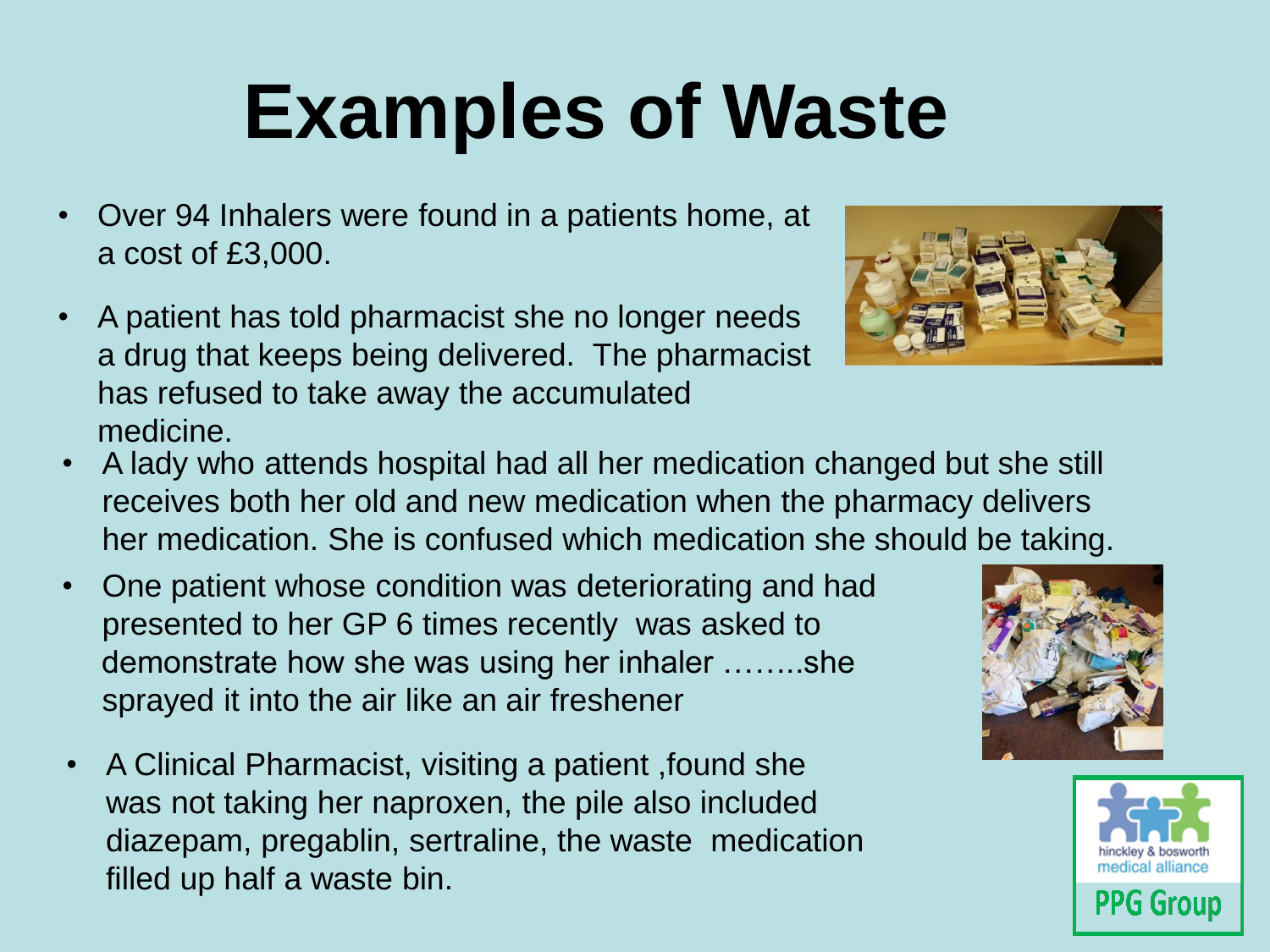# **Next Steps**



#### **Promoting Our Campaign**

- Working with the WLCCG Communications Team we are :-
	- $\checkmark$  Producing a Leaflet
	- $\checkmark$  Press Release
	- $\checkmark$  Social Media Campaign

To highlight the amount of waste in the Hinckley and Bosworth Area

- In common with other areas of the country we would like to develop a "catch phrase"
	- $\checkmark$  Great Yarmouth have a campaign called "Open the Bag" encouraging people to open the bag while they are in the Pharmacy, check the medication and give back the medication no longer needed.

#### **Patient Engagement and Education**

- Patient who have out of date or surplus medication or dressings are able to take it to their local pharmacist who will dispose of it on their behalf.
- If patients are no longer taking their medication, they should see their GP to have a medication review.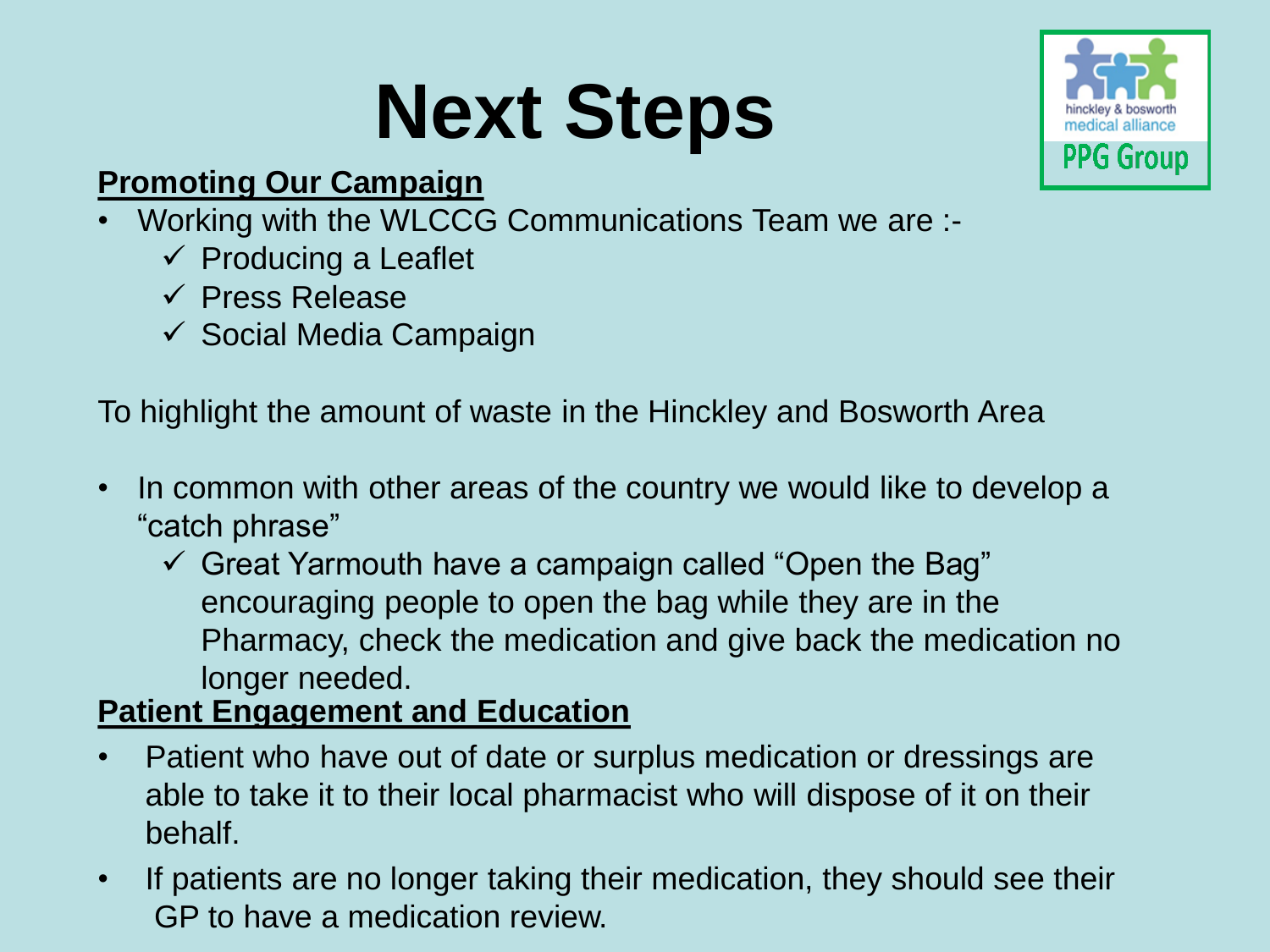### Further Ideas

### **Put the cost of the medication on the Script ?**

- Patients are often unaware of the cost of their medication , e.g. an inhaler can cost £60
- If patients knew the cost would they be more likely to tell the Pharmacy or GP they were no longer taking their medication?

### **Networking**

The PPG members in conjunction with the CCG will hopefully network and cascade the campaign to voluntary groups, WI, Age Concern, Red Cross etc as well as schools if material can be produced to support this.

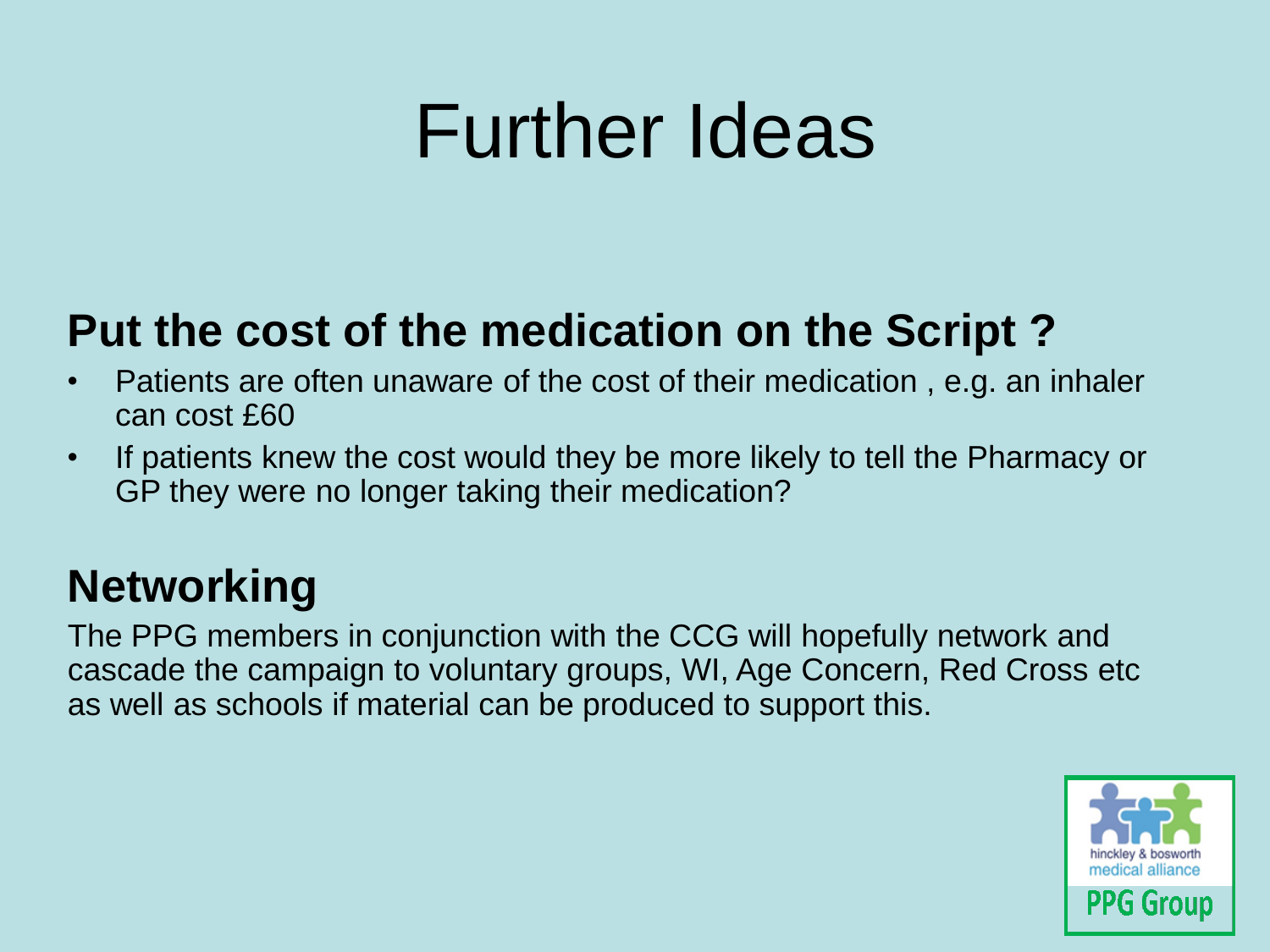

# **Keeping You Well 24/7**

**Integrated care at the right place and the right time**

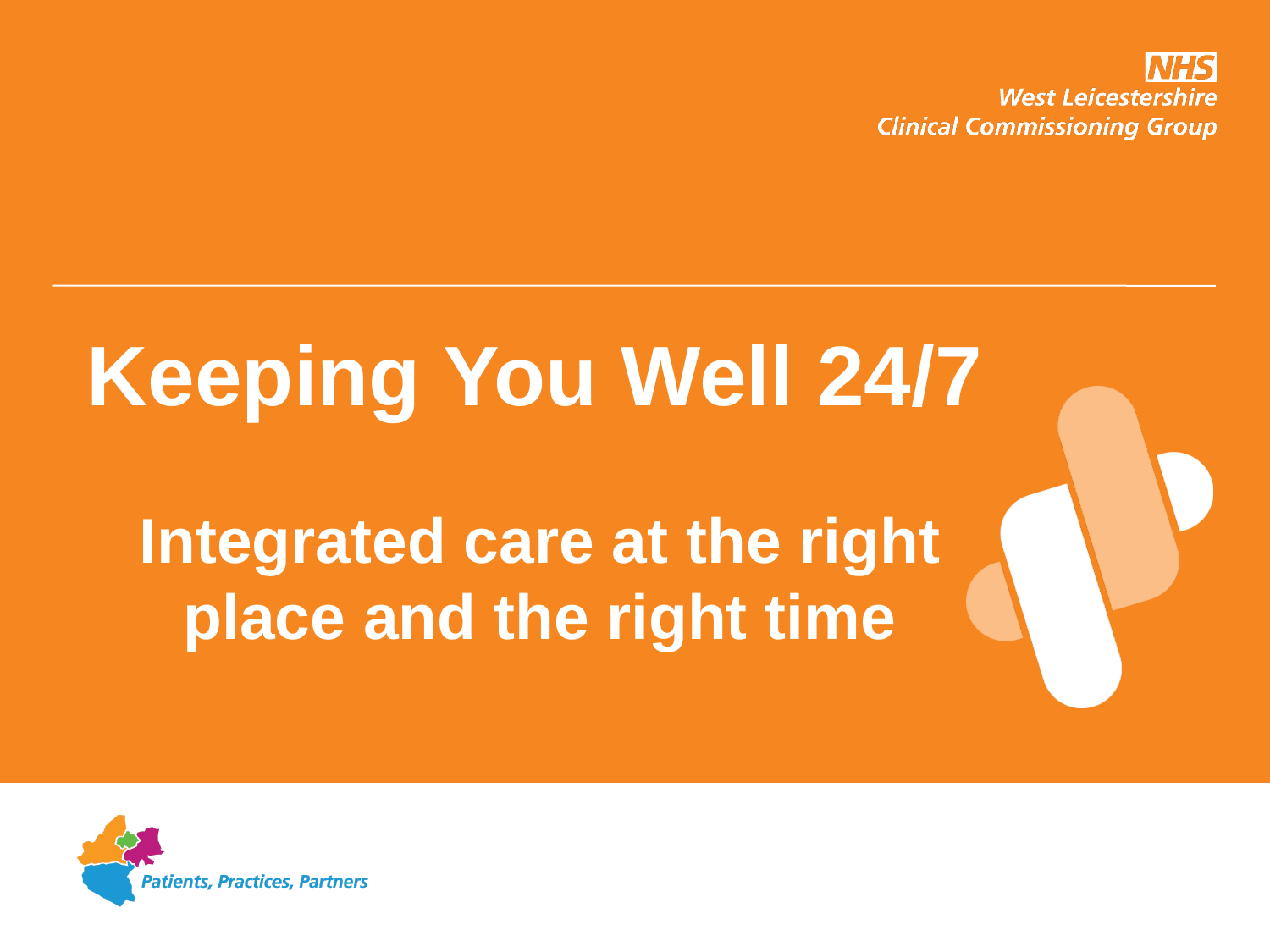### **Vital services must change**

Urgent and emergency care services in Leicester, Leicestershire and Rutland need to change

More people have a wide range of urgent and emergency care needs

More than 650 people access A&E and other emergency services at Leicester Royal Infirmary each day.





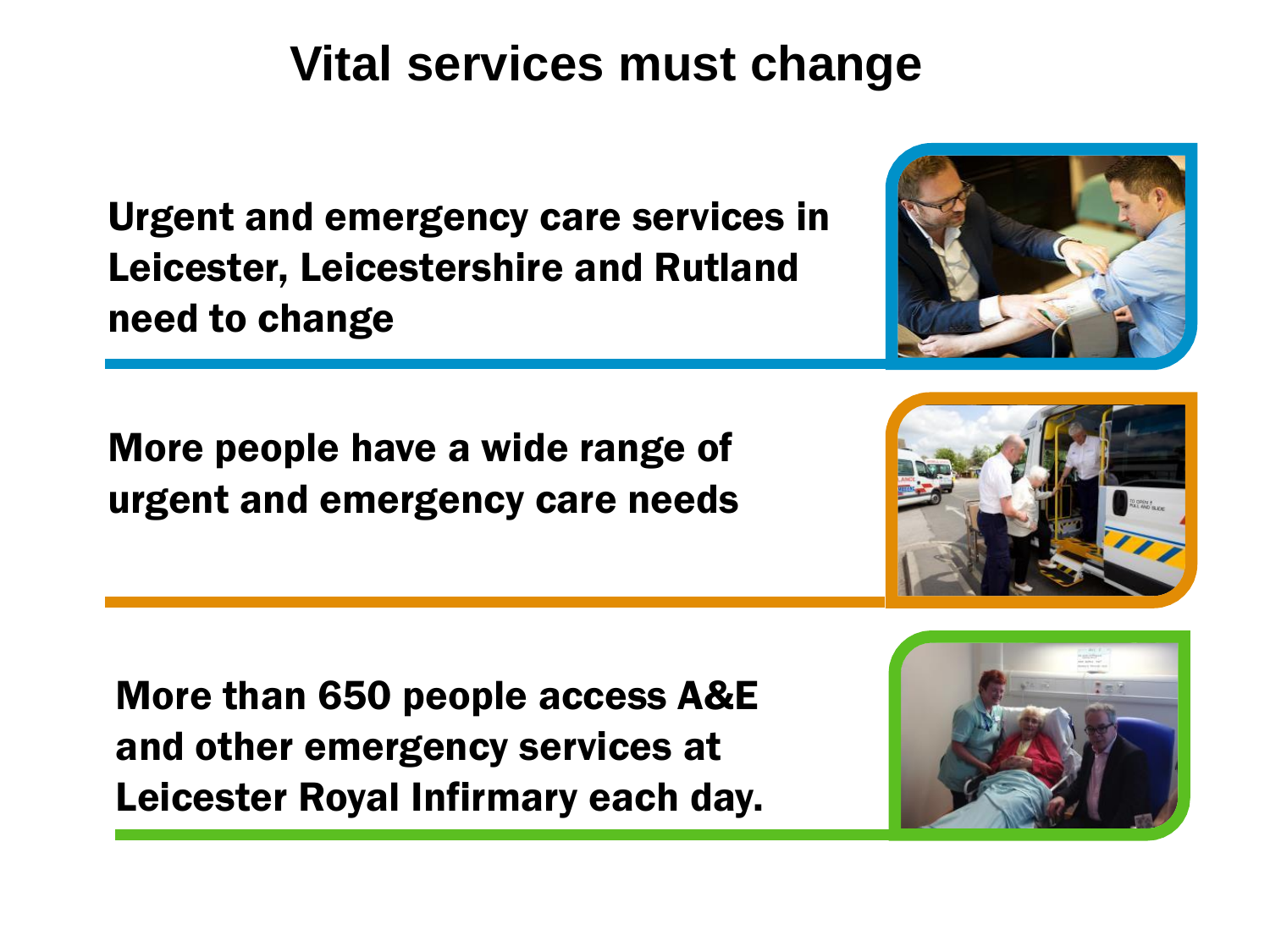### **Patients benefiting from new services**

**Services for patients in crisis** Including the acute visiting service

**Single point of access to on-site and emergency care** For all walk-in adult patients at Leicester Royal Infirmary

#### **Crisis Response Team**

For older people in crisis, so we can keep them in their own homes

**A range of other new support services**  Overnight nursing services, hospice at home, a falls service, rapid access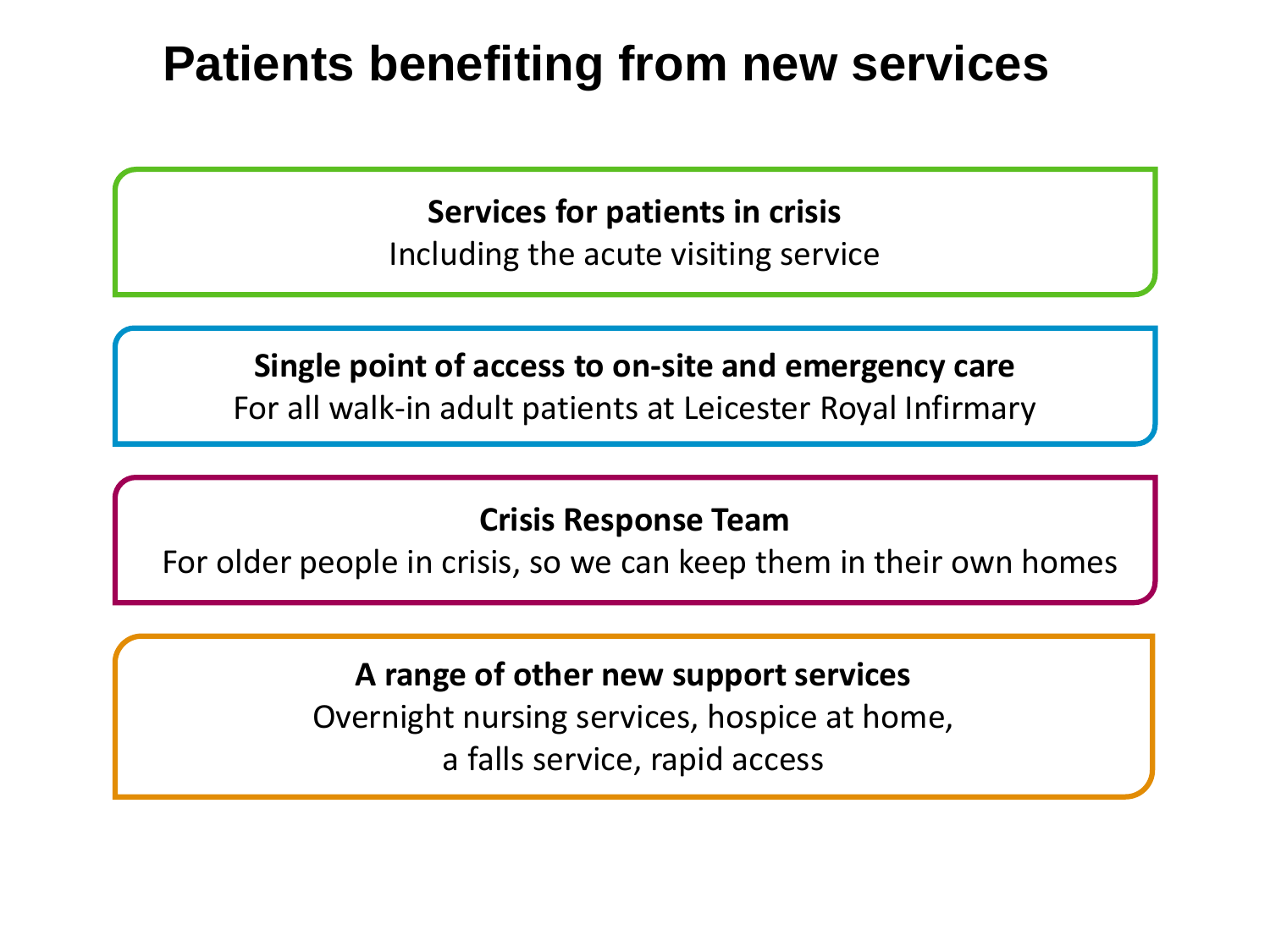### **A transformation of urgent care**



#### A new model of care

We are introducing a new model of **integrated** urgent care from April 2017.



#### The right services at the right time

Community urgent care services will be available 24/7, 7 days a week with reduced duplication, improved information sharing and signposting between providers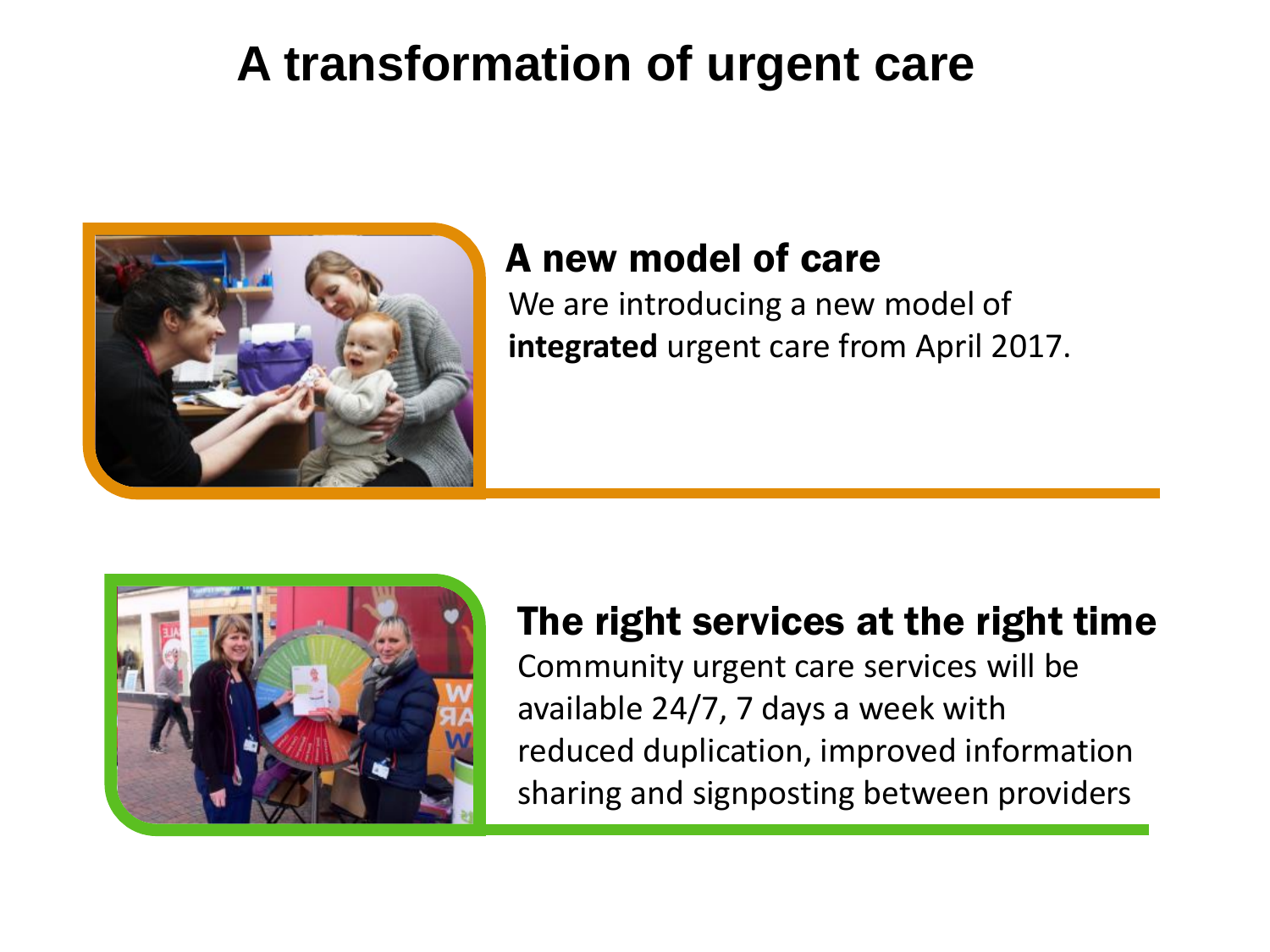### Handling patients with Care

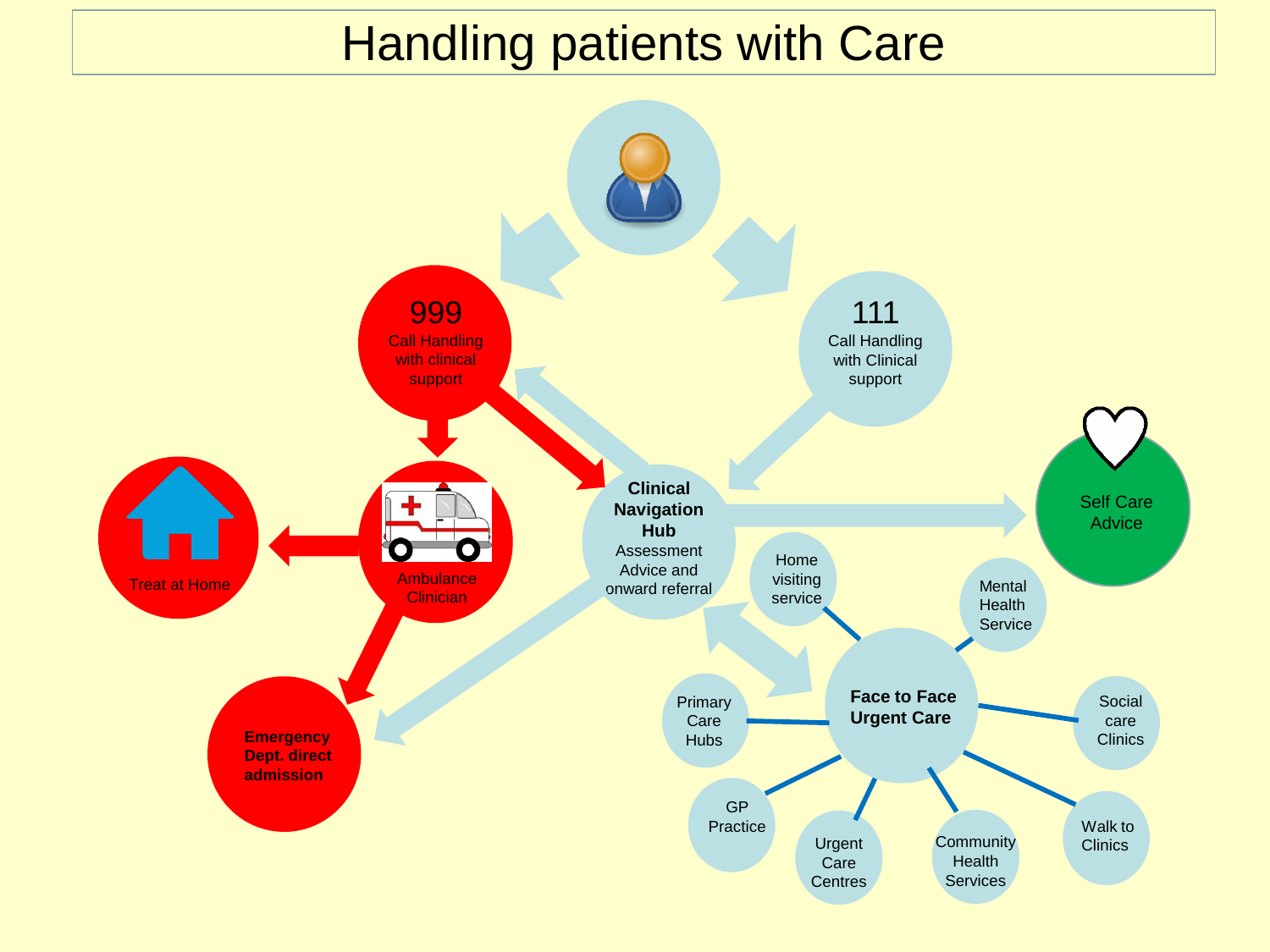# Appointments at the Surgery



• On line appointments – If you have, or a friend or relative has access to, a computer then book online.

Free Help sheet to guide you through the process.

We can run a course if people are interested.

Age is not a barrier – access to equipment maybe.